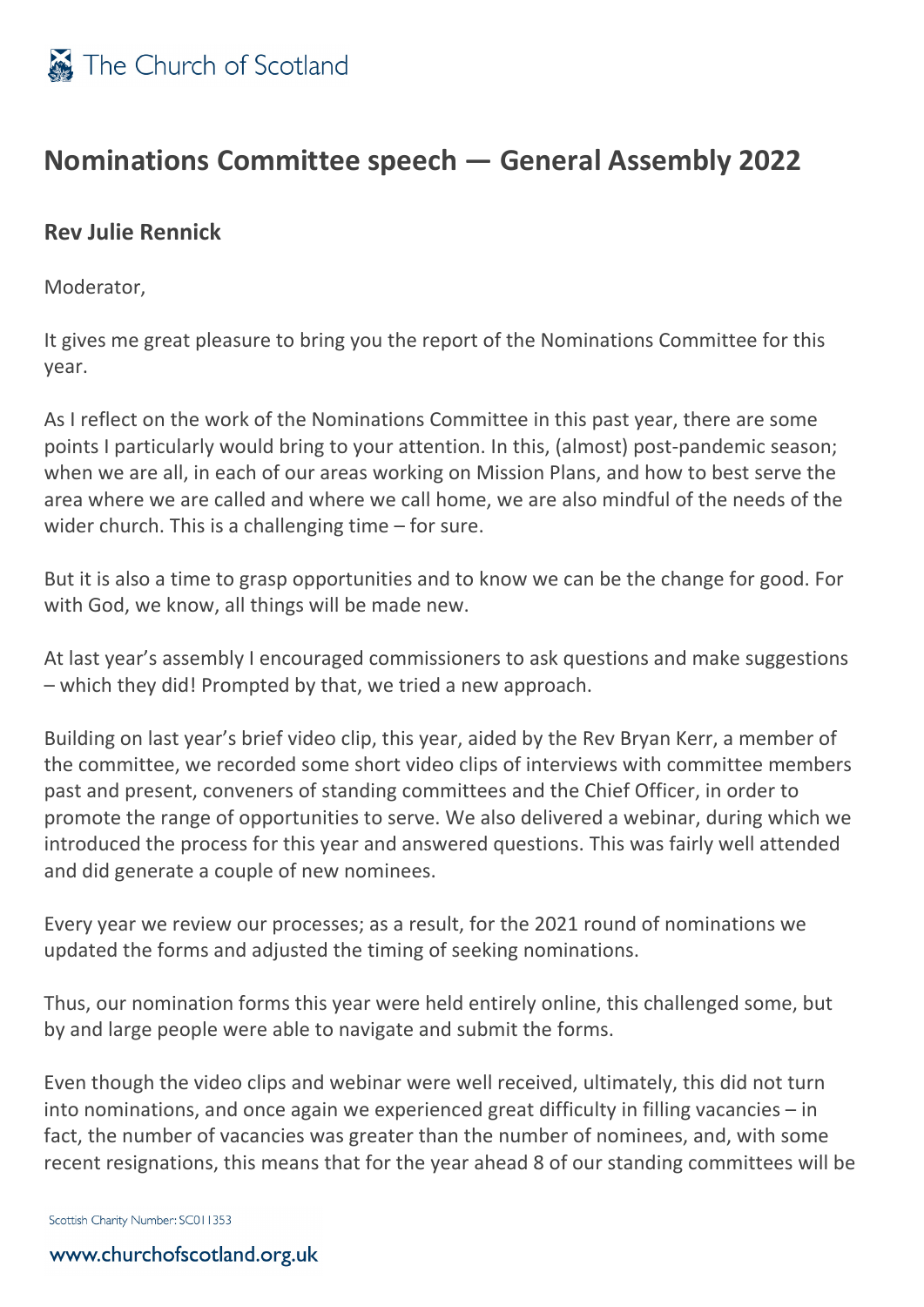## The Church of Scotland

running at below the recommended membership – most just one short, but a few will run with several vacancies.

We have notified the relevant conveners who have been invited to consider any further appointments which may be made mid-term under powers.

We invite anyone who is interested in finding out more about serving as a General Assembly appointed member on the Standing Committees, to watch our video clips, and to review the information provided on the [Nomination Committee](https://www.churchofscotland.org.uk/about-us/councils-committees-and-departments/committees/nomination-committee) webpages.

Please get in touch if you have any questions by emailing the dedicated mailbox: nominations@churchofscotland.org.uk.

By far the greatest challenge was populating the Committee to Nominate the Moderator for 2023-24 where no qualified nominations were received. Creative solutions were required!

Firstly it meant we started from scratch and used the knowledge of the committee, with careful reading of the nomination forms for the other standing committees. We used our own knowledge of individuals, considered past conveners of committees and some members of our own committee were nominated in order to create a suitable list of the requisite number of ministers and elders, while also bearing in mind age, gender, geographic spread and a good knowledge of the role of the moderator.

We asked some of this year's nominees to serve on two committees. In doing so, the General Assembly is asked to permit some specific exceptions as set out in the report. The final list of nominees for the Committee to Nominate the Moderator this year is an even split of 7 ministers and deacons, and 7 elders.

We also ask to suspend standing orders 122 and 118, in order to permit reappointments to Legal bodies and to the Theological forum.

In order to continue the work of the Presbytery Mission Plan Implementation Group (PMPIG) we were approached by the Faith Nurture Forum to allow an exception to standing order 113, to approve the appointment of Rev Dr Karen Campbell as member of the forum, and convener of PMPIG until GA 2023.

We have continued to work in consultation with the Assembly Trustees in relation to the nomination process for new Trustees as well as offering assistance in identifying new members for the Assembly Trustees' Equality, Diversity and Inclusion Group.

Scottish Charity Number: SC011353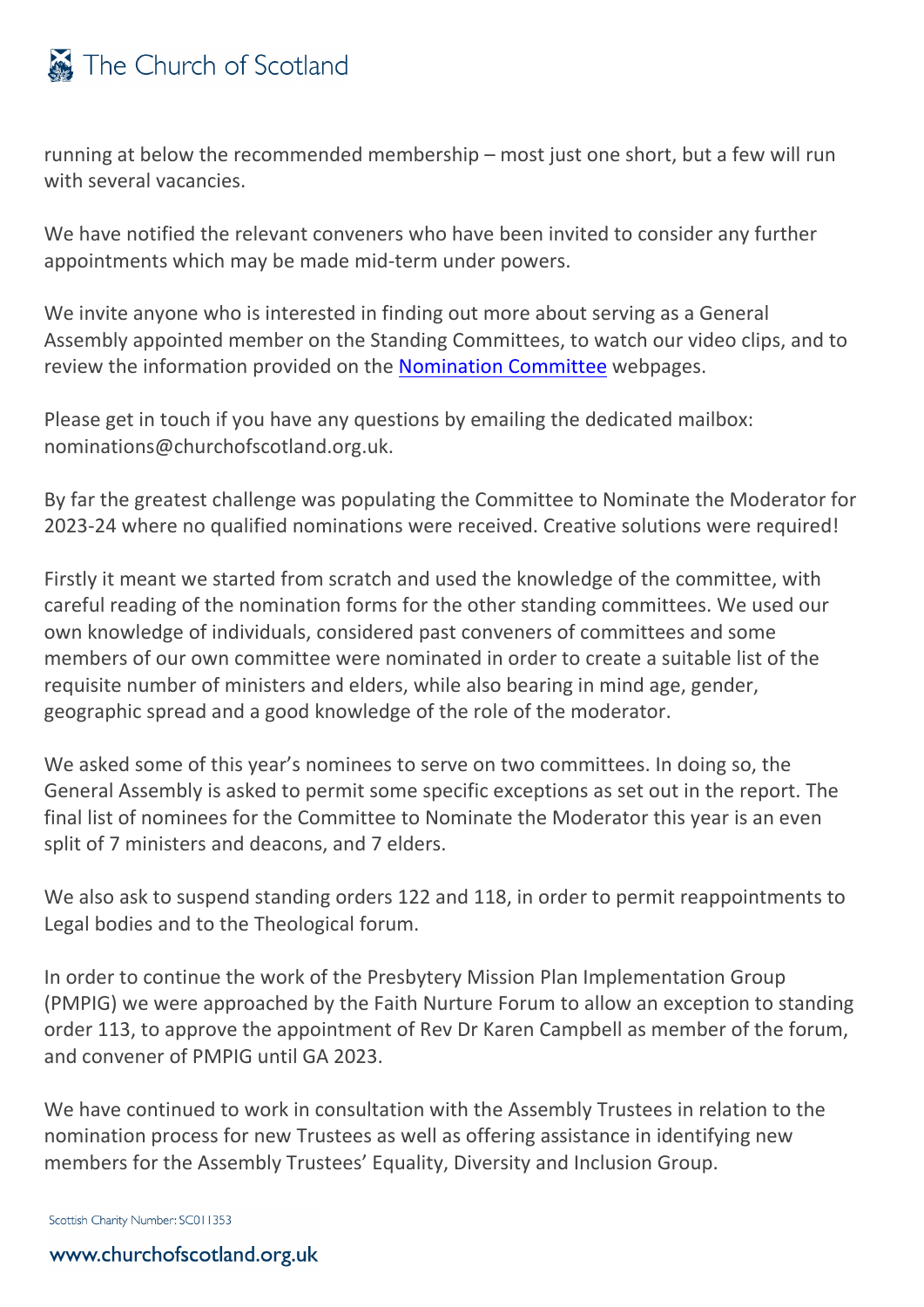We also worked with the Social Care Council's Crossreach Board and we are able to make a nomination. There is, however, a new mid-term vacancy due to the resignation of one of the current members. The particular knowledge and skills sought at this time are for digital and website design and usage.

All through this week we have been made aware that change is not just coming, it is here. The church is grateful for those who are prepared to add to their already busy schedules by allowing their nomination to serve the wider church. Within our deliverances there is encouragement for each presbytery to make nominations - and in order to inspire, to ask those who are serving, or who have recently served to take a few minutes at your autumn meeting, to share those experiences with others.

We need you – each and everyone who is listening to me today – if you have served – tell others how it broadened your view; share the highs and lows of working on our standing committees.

If you haven't taken that step yet – please, consider it.

Ask others about the work they have done  $-1$  promise it's actually not only a privilege  $-$  it's often really enjoyable too!

Moderator, before I close, I would like to record my gratitude to my vice convener, Bill Wishart, as his term comes to an end. Bill has been a great encouragement and support to me and our committee. And I wish him well as he finishes his time with the Nominations Committee.

Moderator, I present the report, and as I am not a commissioner, ask the principal clerk to move the deliverances

## **Answer to question re: numbers**

Only one of the nominees marked themselves as being in one of the age brackets under 35 years old on their nomination form - that person is nominated to serve (they were 30-34 years old so may not be under 35 for much longer).

There were some nominees who did not submit a form (those for the legal bodies and some who were approached to serve on the Committee to Nominate the Moderator) so I am unsure if there might be someone else under 35 years old, but possibly not?

Scottish Charity Number: SC011353